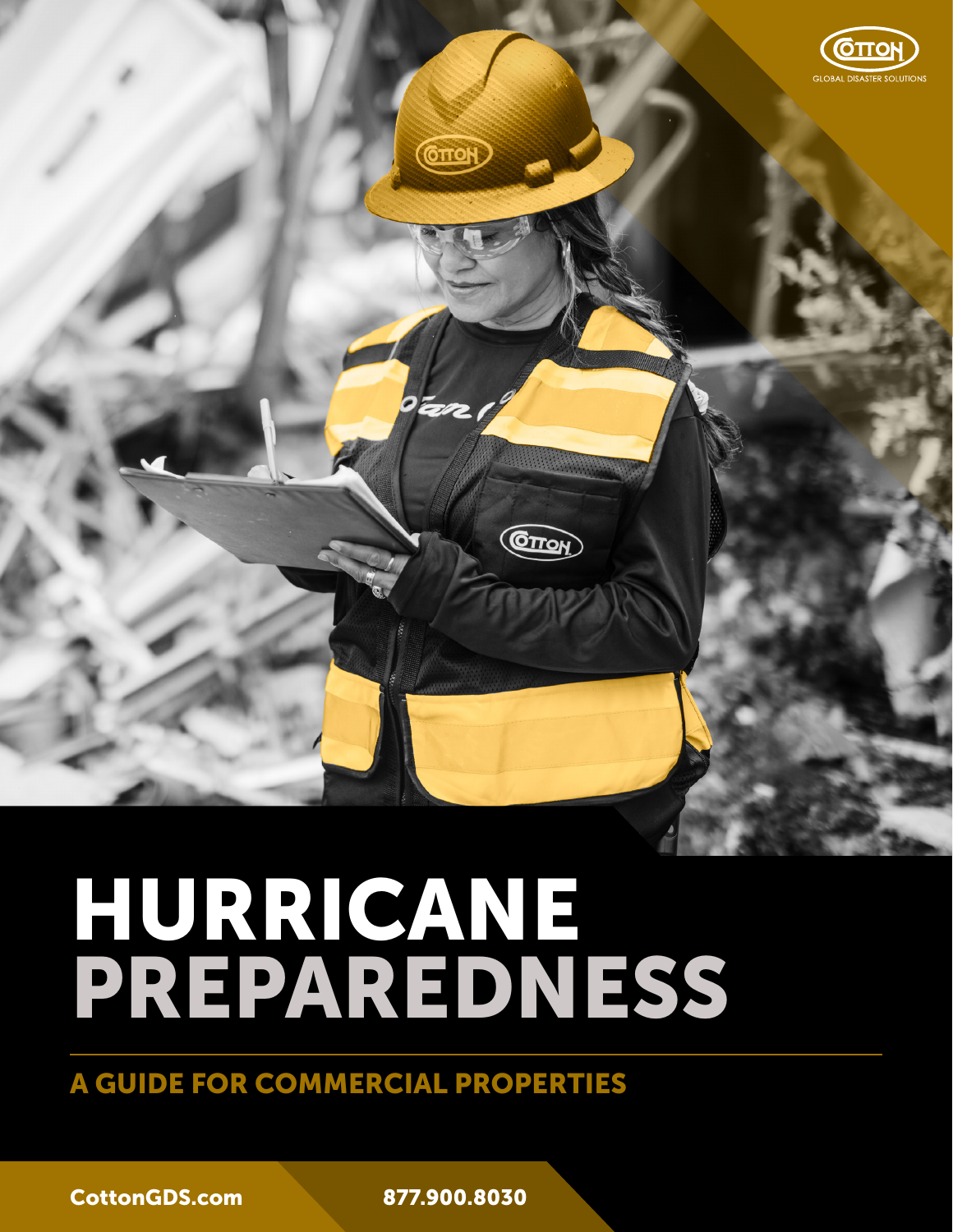

# HURRICANE PREPAREDNESS CHECKLIST

Cotton Global Disaster Solutions understands that any amount of business interruption affects every aspect of your business, including revenue and reputation. While there's no way to guarantee your business won't be affected, proper preparations could lessen the impact of a tropical storm or hurricane, and could expedite your business's recovery.

To assist your teams through planning and preparations, Cotton's disaster recovery experts have prepared the following checklist. If you have any questions or would like to schedule a consultation, contact our 24-hour hotline and a representative will respond immediately - 877.900.8030

## PRE-STORM PLANNING

- $\Box$  Establish an emergency plan and review it throughout the year.
- Designate an Emergency Response Team (ERT).
- $\Box$  Inspect and replenish emergency supplies.
- $\Box$  Update emergency contact list, which includes key vendors and local authorities.
- $\Box$  Establish communication protocols.
- $\Box$  Keep an updated list of all building staff that includes their full name, phone numbers, and assigned calling sequence.
- □ Confirm evacuation procedures and plan to account for staff after an evacuation.
- □ Complete basic preventive maintenance.
- □ Check the National Weather Service for hurricane information daily until the end of November.

## PREVENTIVE MAINTENANCE

- $\Box$  Remove large trees that could damage your buildings and power/communication lines if struck down by heavy winds.
- □ Secure or remove outdoor furniture, signage, loose debris, and equipment that could blow into and damage your facilities.
- Test fire alarm system and CO detector.
- $\Box$  Test emergency generators & ensure you have enough fuel.
- $\Box$  Check if sump pumps are operating properly.
- $\Box$  Move flammable liquid drums into a safe sheltered area that isn't your main building.
- **□** Clean gutters and downspouts.
- $\Box$  Remove debris surrounding storm drains and catch basins.
- $\Box$  Inspect the roof and repair any damages, especially along the roof flashing.
- $\Box$  For outdoor equipment that can't be moved indoors, ensure they are properly anchored and covered with tarpaulins or waterproof covers.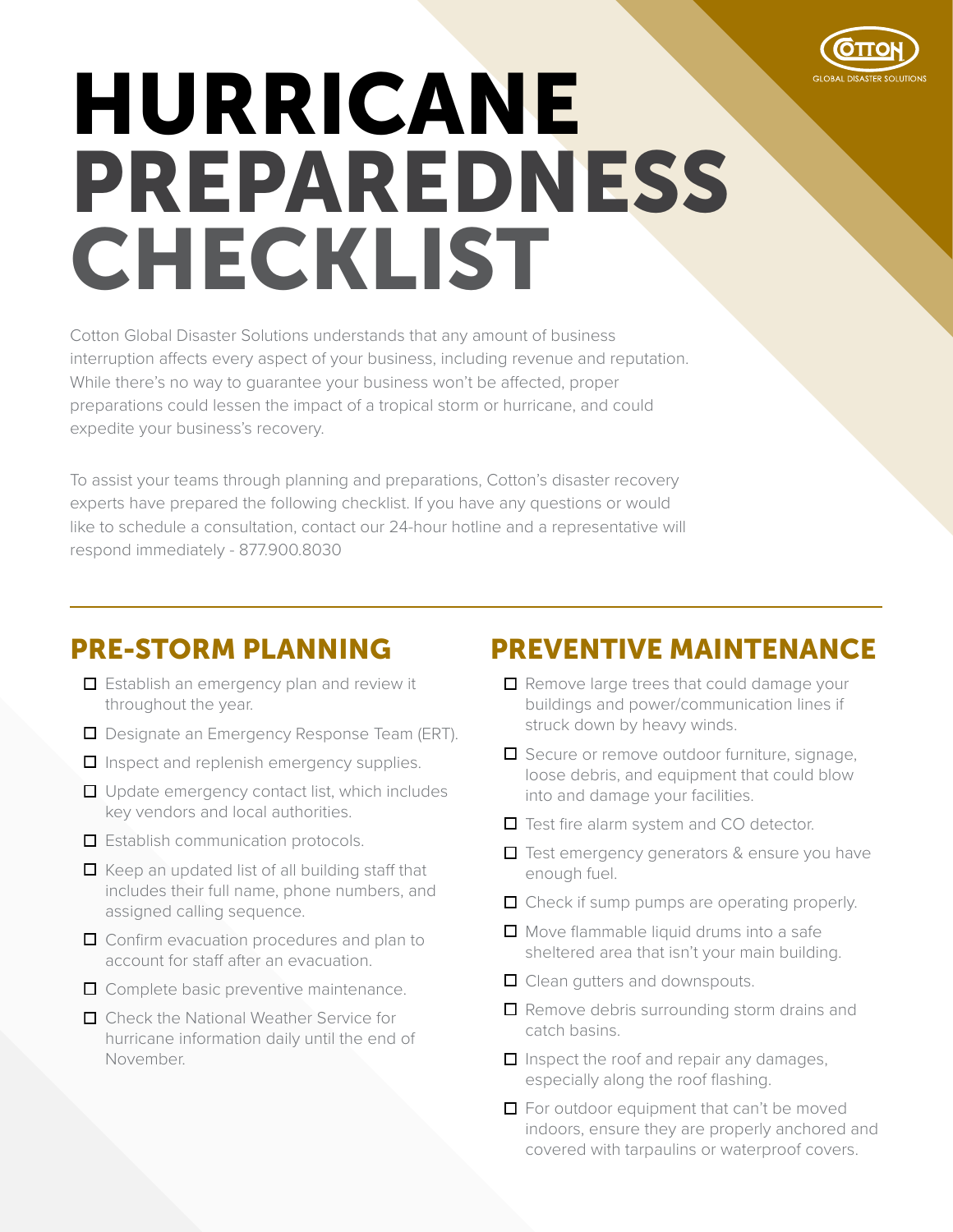### POTENTIAL TROPICAL STORM OR HURRICANE IDENTIFIED

- Review emergency action plans with all employees.
- □ Contact Cotton GDS to initiate pre-storm potential needs notification.
- $\Box$  Document intentions of all staff members in the event of an evacuation.
- $\Box$  Ensure that vital records, cash, other valuable documents, and office equipment are safe and secured.
- $\Box$  Ensure all staff have adequate safety training.
- □ Confirm that fuel tanks for generators are filled and run a test if any on site.

## IMPENDING TROPICAL STORM OR HURRICANE

- □ Engage Cotton GDS to confirm possible needs.
- □ Confirm evacuation routes and each employee's plans.
- $\Box$  Review and distribute emergency contact lists.
- $\Box$  Verify that all emergency supplies are ready.
- Fill personal and company-owned vehicles with gas.
- $\Box$  Verify the post-storm return plan with staff.
- $\Box$  A temporary command post and gathering location should be pre-designated.
- $\Box$  Gather essential keys, such as office keys, fireman's recall keys for elevators, maintenance shop, building key, etc., and store them in a large zip lock bag labeled for each building. Leave keys in a predesignated secure location.
- $\Box$  Backup all computers.
- $\Box$  Provide all staff with a police access pass for their car if available.
- $\Box$  Take photographs or video of your business establishment (interior and exterior), from all angles.
- $\Box$  Assemble insurance policies and financial records necessary to expedite quick settlement of claims, package in waterproof container.
- $\Box$  Perform a final check of the property for any potential loose items or other concerns.

#### BUILDING EXTERIOR

- □ Clean drains, gutters, and downspouts of the buildings.
- Remove antennas or loose objects from the roof.
- $\Box$  Bring in display racks and other objects usually left outside.
- $\Box$  Secure all loose objects, such as trash cans, which might cause damage during strong winds.
- $\Box$  Remove outdoor signs, especially those that swing or are portable.
- $\Box$  If the building has exterior glass frontage, clear out that section of the building as much as possible and use shutters or board up to protect glass. If you have no shutters or boards, strong masking or duct tape may be used. Tape in an "X" fashion on the inside of the glass to reduce shattering.

#### BUILDING INTERIOR

- $\Box$  Move goods, equipment, or furniture away from windows and skylights to avoid water damage.
- □ Clear all desk and tabletops of small loose objects.
- $\Box$  Place all pictures, plaques, books, hanging plants, papers, and other loosely secured items in a box, desk drawer, or storage cabinet.
- $\Box$  Relocate files, boxes, computers, office machines, and other equipment to the innermost portion of the building or a safer location.
- $\Box$  Do not leave boxes or equipment on the ground floor; elevate them by placing items on desk or tabletops.
- Remove contents of lower file cabinet drawers on the ground floor of the building and secure contents elsewhere.
- $\Box$  If time permits, make an inventory of all moved items to ease unpacking after the storm.
- $\Box$  Disconnect all electrical appliances and equipment, except for refrigeration.
- $\Box$  Turn off gas to minimize fire loss potential.
- □ Cover merchandise, office machines, specialized equipment, file cabinets, copy machines, computer terminals, etc. with tarpaulins or plastic sheeting and secure with sturdy tape.
- □ Close all windows and draw blinds or drapes.
- $\Box$  Turn off the electricity except for refrigeration at the power box and lock all doors when you leave.
- $\Box$  Before leaving the property, recheck the securing of the outdoor objects.
- $\Box$  If you own equipment that could be useful after the storm (e.g., forklifts, reach stackers, tractor, lift trucks, etc.), notify local emergency management officials.